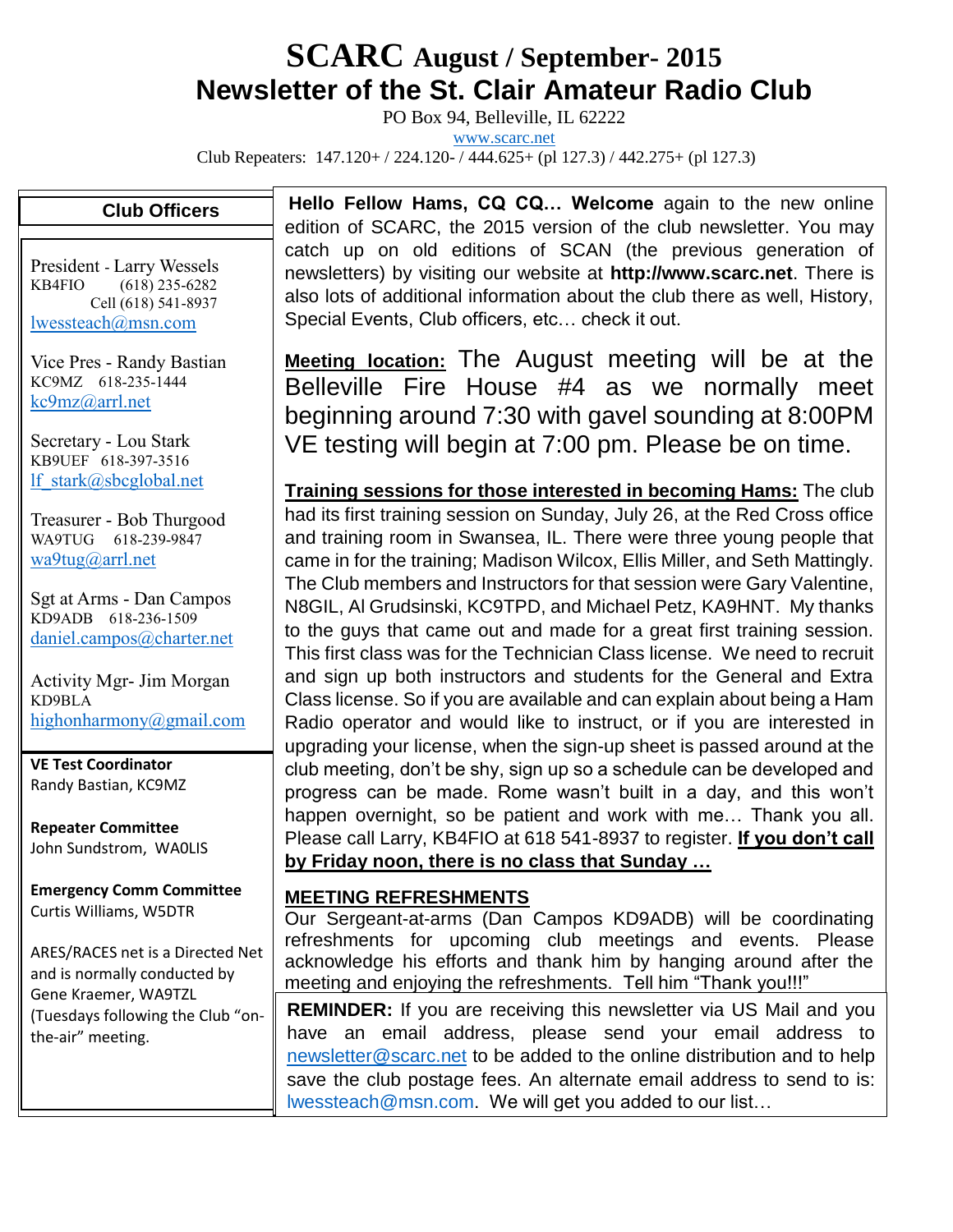**New Members:** No applications were submitted for club membership at the June or July meetings. To grow our club, we must find people that love to talk (should not be too hard) and that would love to be on the radio, so putting the two together can make a dedicated enthusiast for HAM Radio. We welcome all new members and thank them for their interest in Ham Radio. Remember; "When all else fails, there is Ham Radio"… bumper sticker "HAM Radio Saves Lives"

**Training Classes for your HAM** *(Amateur Radio)* **License:** *Training classes* for new Hams and those wanting to upgrade their license is becoming a reality. The classes will be held at the Red Cross building on No. Illinois St. (Hwy 159) in Swansea (next to Rural King). Dates/Times: Each Sunday in August; 3:00 to 5:00 PM. Please call Larry, KB4FIO at 618 541-8937 to register. There is no charge, but we would like you to join our club (applications will be available). There are some texts available you may want to purchase. **If you don't call by Friday noon, there is no class that Sunday** As previously mentioned, some texts you may want to look into for purchase and review, *The Amateur's Handbook (Operating Manual), Technician, General, and Extra Class License Manuals, The Radio Amateur's License Manual, and numerous others available through the Amateur Radio Relay League (ARRL), which we encourage all to join. Books also at Barnes and Nobel in Fairview Heights.*

**Visit to the Repeater Site.** The long awaited and promised visit to the SCARC repeater site happened. It was on **Saturday, July 18**. Those that made it to the field trip learned a bit I think, and now can understand some of the discussions that will be taking place concerning the repeater, the antenna and the tower, and as a club what we will need to do. The manager of the site (SAVE Site) indicated that the roof of the building where the repeater is located is in need of repair and in fact money has been identified to do it. This may require the repeater to be relocated while the work goes on. *The Repeater Committee is requested to keep close ties on this and report to the club at the monthly meeting what actions are taking place and what the club may need to do.*

**Shout out:** Consider this a public service announcement. The last weekend in Aug., Fairview Heights will be presenting a summer festival, the Salute to the Masters Art Festival at Moody (Long Acre) Park there on Ashland Road will start Friday evening 28 Aug, all day Saturday 29<sup>th</sup> and most of Sunday 30<sup>th</sup>. Great food available, and art deals you won't find anywhere else!!

### **St Clair County Medical Reserve Corps (MRC)**

MRC is a community-based, civilian, volunteer program that helps build the public health infrastructure of communities nationwide. MRC units function as part of the local emergency preparedness teams. They supplement existing public health resources and emergency agencies such as the American Red Cross, local public health, fire, police and ambulance services. The St Clair Unit is seeking volunteers, especially Amateur Radio Operators to join their efforts. Please see Larry Wessels for an application at the meeting, or call 541-8937 if you would like one sooner. Another great opportunity to serve your community… Smiley

**Antenna Builders and Mid-Month Social:** I have been told by Dennis, KM9O, the group will meet on Saturday, 22 Aug, and will be at: Pleasant Ridge Park, Fairview Heights, IL. The group gathers around 10:00 AM has a delicious "pot-luck" lunch, also works on antennas, and operational testing of them, wrapping up about 4:00 PM… Please try to attend and learn something that may be useful. I like the square loop antennas and various yagi designs… come on folks lets do it…

See next page for more exciting news and the want adds…